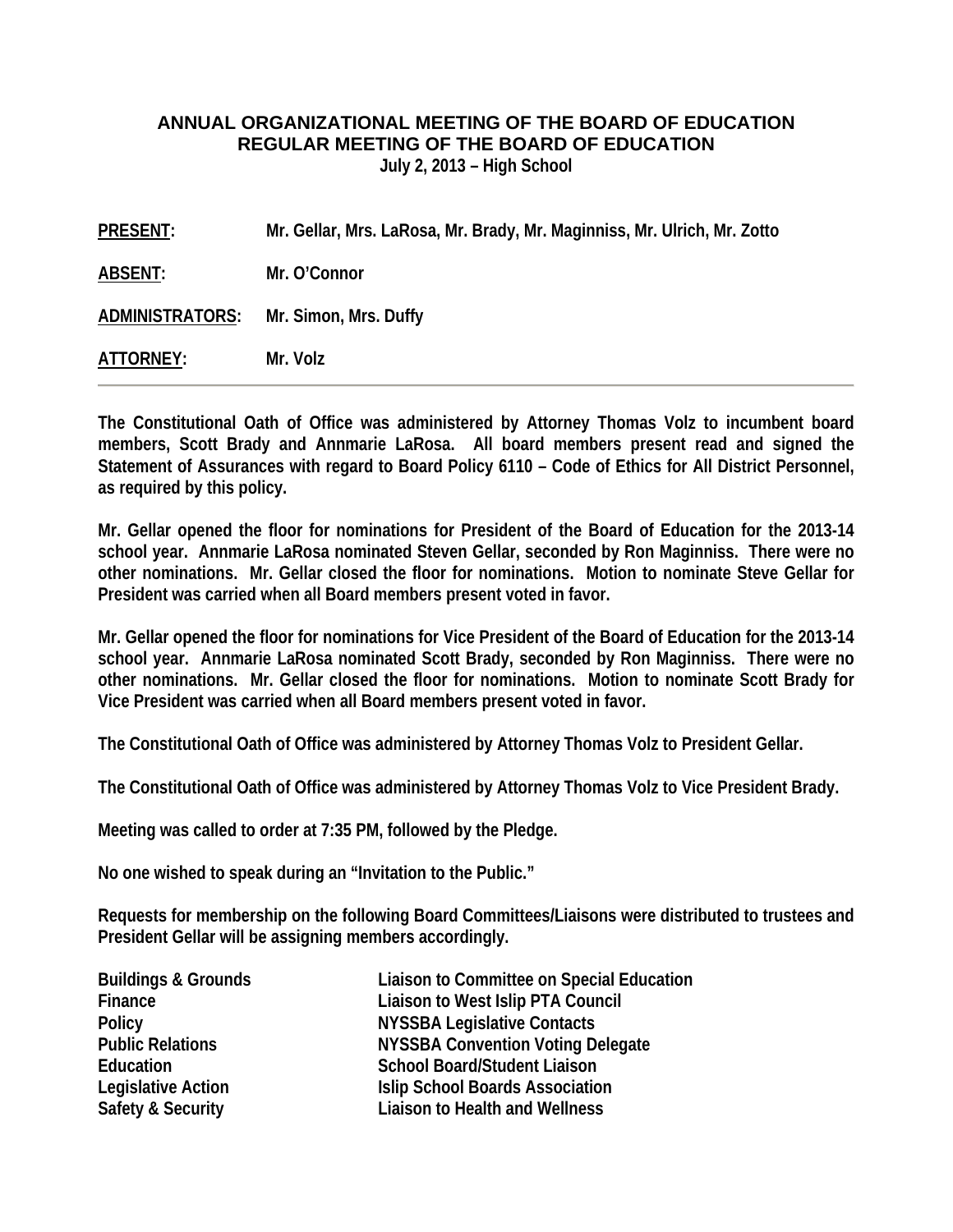**Building Inspections: Bayview, Bellew, Kirdahy, Manetuck Manetuck, Oquenock, Westbrook, Beach Street, Udall Road, High School** 

**Motion was made by Bob Ulrich, seconded by Scott Brady, and carried when all Board members present voted in favor to approve appointment of Mary Hock as District Clerk for the 2013-2014 school year.** 

**Motion was made by Bob Ulrich, seconded by Scott Brady, and carried when all Board members present voted in favor to approve appointment of June Mellon as District Treasurer and Mary Hock as Deputy Treasurer for the 2013-2014 school year.** 

**Motion was made by Ron Maginniss, seconded by Annmarie LaRosa, and carried when all Board members present voted in favor to approve appointment of Board of Registration for the 2013-2014 school year as follows: Anne Kuhlwilm, Lauralee Bennett, alternates - Rhonda Rauch, Rosemary Dowling.** 

**Motion was made by Scott Brady, seconded by Bob Ulrich, and carried when all Board members present voted in favor to set amount of Treasurer's Bond at \$1,000,000.00 for the 2013-2014 school year.** 

**Motion was made by Scott Brady, seconded by Annmarie LaRosa, and carried when all Board members present voted in favor to set amount of Internal Claims Auditor's Bond at \$1,000,000.00 for the 2013- 2014 school year.** 

**Motion was made by Ron Maginniss, seconded by Scott Brady, and carried when all Board members present voted in favor to approve appointment of Patricia Plompen as Internal Claims Auditor for the 2013-2014 school year.** 

**Motion was made by Bob Ulrich, seconded by Annmarie LaRosa, and carried when all Board members present voted in favor to approve appointment of Robert Nocella as Purchasing Agent for the 2013-2014 school year.** 

**Motion was made by Scott Brady, seconded by Annmarie LaRosa, and carried when all Board members present voted in favor to approve appointment of Deborah Falcon as Deputy Purchasing Agent for the 2013-2014 school year.** 

**Motion was made by Annmarie LaRosa, seconded by Scott Brady, and carried when all Board members present voted in favor to approve appointment of Patricia Denninger as Records Access Officer for the 2013-2014 school year.** 

**Motion was made by Scott Brady, seconded by Annmarie LaRosa, and carried when all Board members present voted in favor to approve appointment of R.S. Abrams as District Auditor for the 2013-2014 school year.**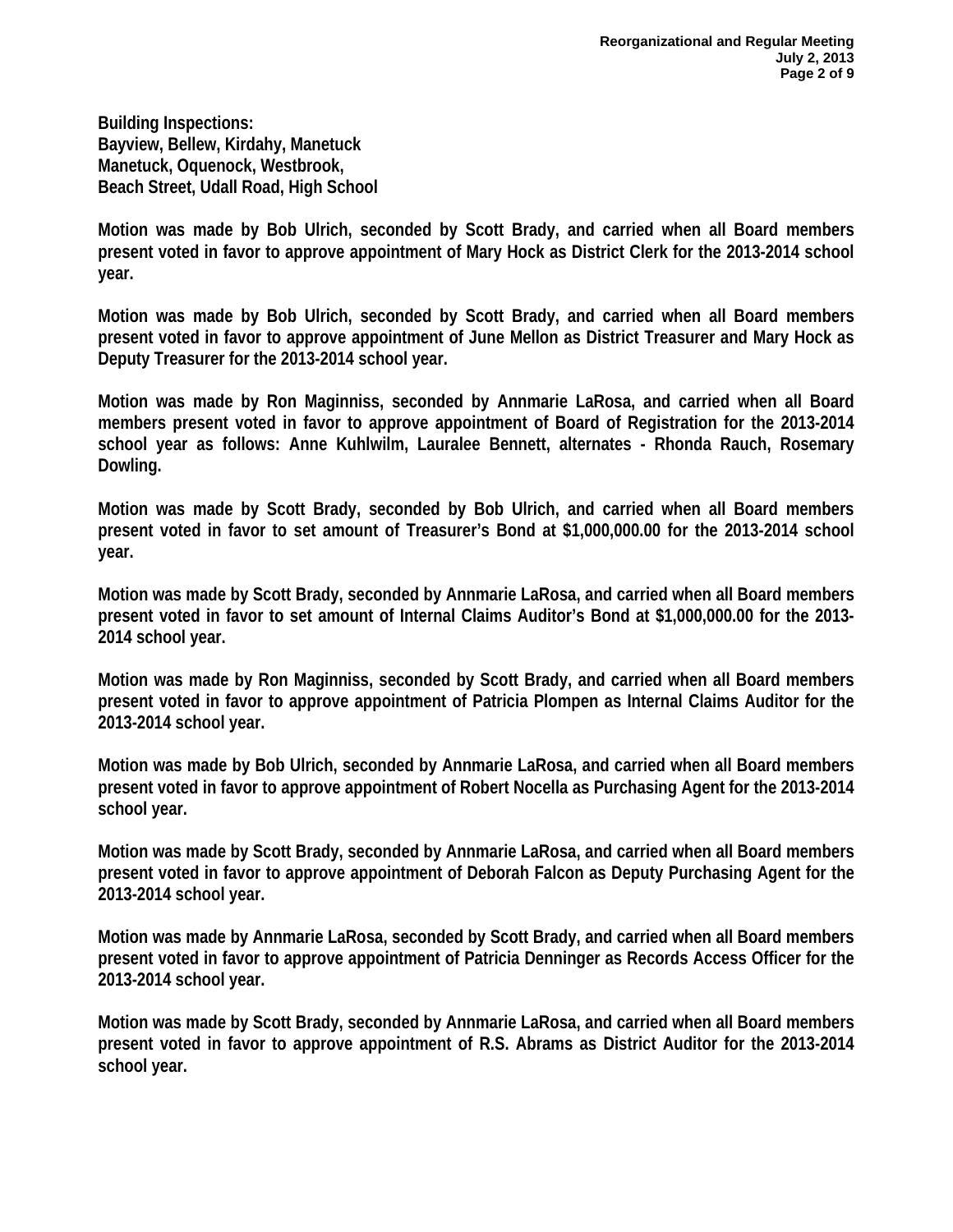**Motion was made by Bob Ulrich, seconded by Annmarie LaRosa, and carried when all Board members present voted in favor to approve appointment of Thomas M. Volz, PLLC as Attorney/Legal Officer for District for the 2013-2014 school year.** 

**Motion was made by Bob Ulrich, seconded by Annmarie LaRosa, and carried when all Board members present voted in favor to approve appointment of Chief/School Physicians for the 2013-2014 school year as follows: Dr. Marc Cimmino, Chief School Physician; Dr. Tracy Onal; Dr. Robert A. Smolarz; Dr. Leonard P. Savino; L. Atkinson, RPA; Dr. Costa Constantatos; Dr. Jorge Montes; Joseph Tommasino, RPA; Dr. Jennifer Mingione; Dr. Ira Woletsky (Pediatrician); Dr. Jack Marzec; Dr. Phil Schrank; Dr. Mark Gudesblatt; Dr. Paul Greenblatt; Dr. Sarita Duchatelier and Dr. Keith Chu Cheong; Emergency Medical Technician Coverage for Athletic Events: Joseph Badala, Michael Delgado, James Faherty, Blaise Gemellaro, Richard Naeder, Kristine Ostrem and Kayle Valentine.** 

**Motion was made by Annmarie LaRosa, seconded by Mike Zotto, and carried when all Board members present voted in favor to approve Newspapers Designated to Carry Legal Notices for the 2013-2014 school year as follows: Newsday and the Islip Bulletin.** 

**Motion was made by Mike Zotto, seconded by Annmarie LaRosa, and carried when all Board members present voted in favor to approve Depositories Designated for the 2013-2014 school year as follows: Citibank, J.P. Morgan Chase, Capital One Bank, HSBC, CLASS, TD Bank.** 

**Motion was made by Bob Ulrich, seconded by Annmarie LaRosa, and carried when all Board members present voted in favor to approve appointment of Committee on Special Education and Committee on Pre School Special Education/Alternates/Secretaries for the 2013-2014 school year (list included in supplemental file).** 

**Motion was made by Scott Brady, seconded by Ron Maginniss, and carried when all Board members present voted in favor to approve reappointment of District Team – New Compact for Learning for the 2013-2014 school year as follows: Mrs. Maria Pecorale, Chamber of Commerce; Mrs. Luann Dunne, Secretarial Unit; Mr. Jerry Mangone, Local 424; Mrs. Lynn Filosa, PTA – High School; Mrs. Irene Siconolfi, PTA – Middle School; Mrs. Kim Librizzi, PTA – Elementary; TBA, Student Senate President; Mr. Richard A. Simon, Superintendent; Mrs. Dawn Morrison, WIASA – Elementary; Mr. Daniel Marquardt, WIASA – Middle School; Dr. Anthony Bridgeman, WIASA – High School; Mrs. Catherine Dolan-Stefanak, WITA – Middle School; Mr. Paul Perkurney, WITA – Elementary; Mr. Joseph Dixon, WITA – High School.** 

**Motion was made by Bob Ulrich, seconded by Annmarie LaRosa, and carried when all Board members present voted in favor to approve appointment of Health and Wellness Alliance Committee Members for the 2013-2014 school year as follows: Marybeth Bevan, Bernadette Broderick, Angie Carpenter, Marcelle Crudele, Christine Herzlinger, Jo Ann Hilbert, Tim Horan, Mary Howard, Chris Kaigh, Annmarie LaRosa, Wendy Loddigs, Jack Maniscalco, Lisa Martinolich, Shanan Mauro, Barbara McAteer, Michael McGrath, Terry McManus, Tricia MIleti, Dawn Morrision, Kim Motekew – Y.E.S., John Mullins, Nicole Perperis, Ellen Quaglio, Theresa Shaw, Rick Simon, Stephanie Sloan, Karen Sossin, Victoria Spedale, Jamie Winkler, Lisa Zdenek, Michael Zotto, Maryann Pfeiffer – Y.E.S. and Dr. Marc Cimmino – Chief School Physician.**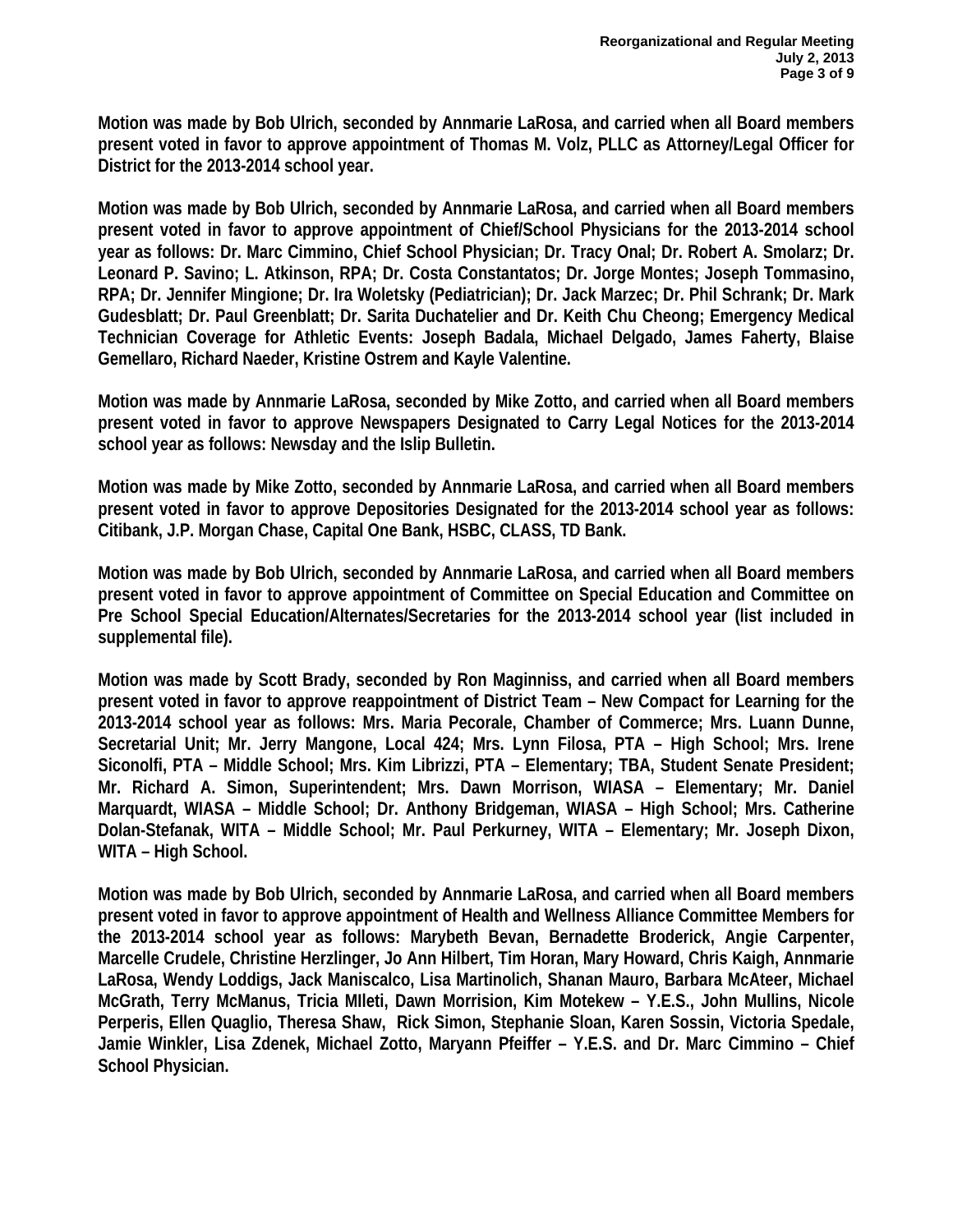**Motion was made by Bob Ulrich, seconded by Annmarie LaRosa, and carried when all Board members present voted in favor to approve adoption of the following resolution and appointment of Impartial Hearing Officers for the 2013-2014 school year: WHEREAS, the Regulations of the Commissioner of Education, Pursuant to Sections 207, 3214, 4403, 4404 and 4410 of the Education Law, Part 200, amended January 2007, Section 200.2(e) states that "the Board of Education or trustees of each school district shall establish a list of:" (1) The names and statement of the qualifications of each impartial hearing officer who is: (i) certified by the Commissioner of Education pursuant to section 200.1(x)(2) of this Part and; (ii) available to serve in the district in hearings conducted pursuant to Education Law section 4404(1). Appointment of impartial hearing officers pursuant to Education Law section 4404(1) shall be made only from such list and in accordance with the rotation selection process prescribed herein and the timelines and procedures in section 200.5(j) of this Part. Such names will be listed in alphabetical order. Selection from such list shall be made on a rotational basis beginning with the first name appearing after the impartial hearing officer who last served or, in the event no impartial hearing officer on the list has served, beginning with the first name appearing on such list. Should that impartial hearing officer decline appointment, or if, within 24 hours, the impartial hearing officer fails to respond or is unreachable after reasonable efforts by the district that are documented and can be independently verified, each successive impartial hearing officer whose name next appears on the list, shall be offered appointment, until such appointment is accepted. The name of any newly certified impartial hearing officer who is available to serve in the district shall be inserted into the list in alphabetical order (list included in supplemental file).** 

**Motion was made by Mike Zotto, seconded by Ron Maginniss, and carried when all Board members present voted in favor to approve dates/building site for the 2013-2014 regular and planning session meetings of West Islip Board of Education (list included in supplemental file).** 

**Motion was made by Bob Ulrich, seconded by Scott Brady, and carried when all Board members present voted in favor to approve the setting of the date/time for 2014 West Islip High School Commencement Exercises – June 28, 2014 at 9:00 AM.** 

**Motion was made by Bob Ulrich, seconded by Annmarie LaRosa, and carried when all Board members present voted in favor to approve adoption of the following resolution re: Federal Funded Programs: BE IT RESOLVED, That, the Board grants authority for the 2013-14 school year for the West Islip Union Free School District (West Islip Public Schools) to participate in an ECIA Title I Program developed to provide instructional activities and services for the educationally disadvantaged students who reside in said school district under available Federal funds; and BE IT FURTHER RESOLVED, That, the Assistant Superintendent for Curriculum and Instruction be designated as Coordinator of Federal Programs; or other designee determined by the Superintendent of Schools and that, the Superintendent of Schools, be authorized to represent the Board of Education in making application for any and all federal funds and the supervision thereof.** 

**Motion was made by Scott Brady, seconded by Annmarie LaRosa, and carried when all Board members present voted in favor to approve appointment of Assistant Superintendent for Curriculum and Instruction as Title IX Compliance Officer for the 2013-2014 school year.**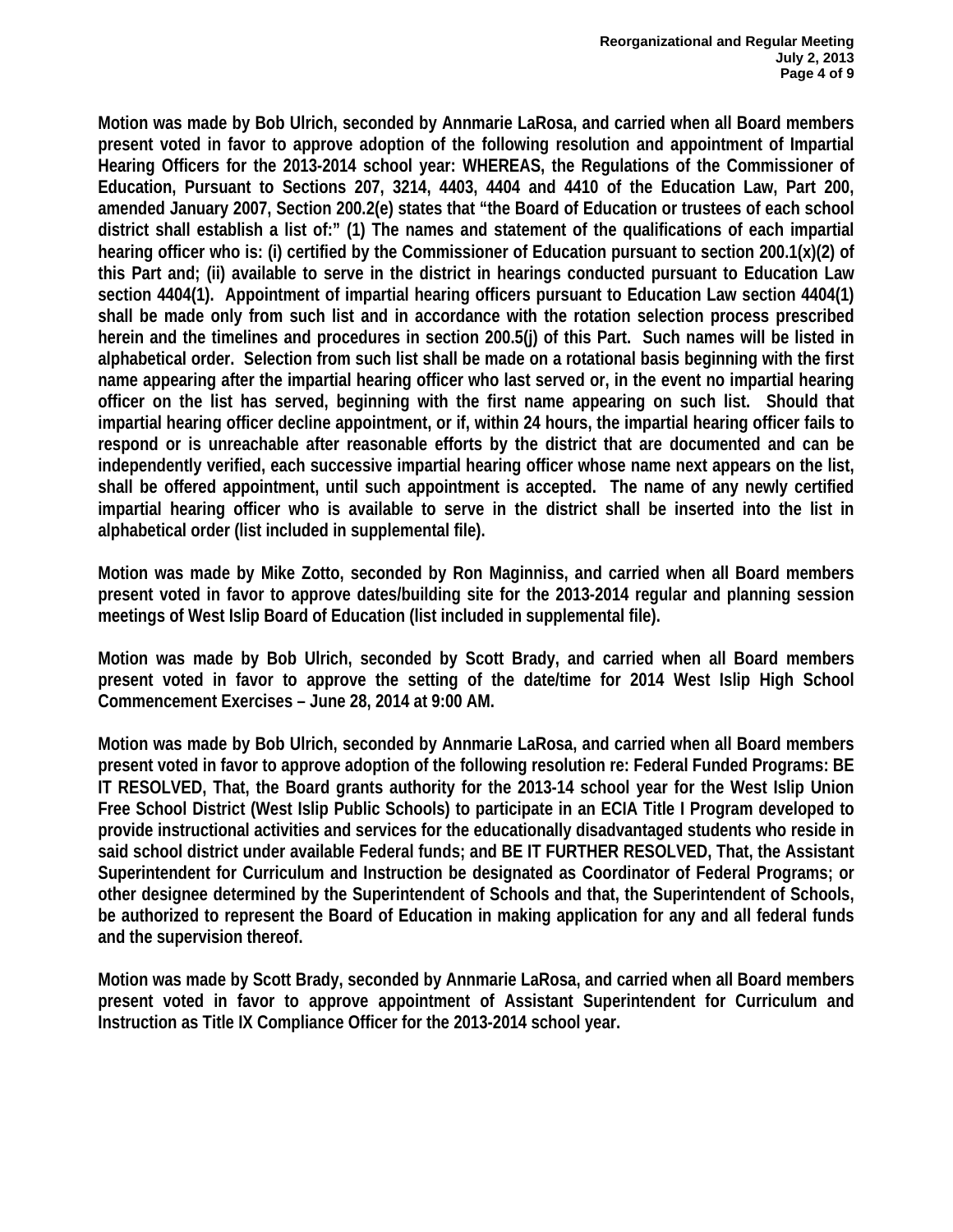**Motion was made by Annmarie LaRosa, seconded by Bob Ulrich, and carried when all Board members present voted in favor to approve appointment of Instructional Review Committee for the 2013-2014 school year as follows: Bernadette Burns (effective 7/1-7/31/13), Assistant Superintendent for Curriculum and Instruction; Anne Rullan (effective 8/1/2013 - 6/30/2014); Andrew O'Farrell, Secondary Principal; Daniel Hunter, Elementary Principal; To be named as appropriate, Program Director; Anne Bean, Library-Media Specialist; Tina Schaefer, Secondary Teacher; Christina Kruer, Elementary Teacher; TBA, Community Member.** 

**Motion was made by Bob Ulrich, seconded by Annmarie LaRosa, and carried when all Board members present voted in favor to approve appointment of Patricia Denninger as person authorized to accept service re: subpoenas, lawsuits, etc. for the 2013-2014 school year.** 

**Motion was made by Scott Brady, seconded by Annmarie LaRosa, and carried when all Board members present voted in favor to approve appointment of Board of Education as Audit Committee for the 2013- 2014 school year.** 

**Motion was made by Bob Ulrich, seconded by Annmarie LaRosa, and carried when all Board members present voted in favor to approve appointment of Cullen & Danowski LLP as Internal Auditor.** 

**Motion was made by Scott Brady, seconded by Annmarie LaRosa, and carried when all Board members present voted in favor to approve Cell Phone Usage as per Board Policy 5570 (list included in supplemental file).** 

**Motion was made by Mike Zotto, seconded by Scott Brady, and carried when all Board members present voted in favor to adjourn for a short break.** 

# **Regular Meeting of the Board of Education: All Board members present except Mr. O'Connor.**

**Regular Meeting reconvened at 8:00 PM on motion by Scott Brady, seconded by Annmarie LaRosa, and carried when all Board members present voted in favor.** 

**No one wished to speak during an "Invitation to the Public."** 

**ANNOUNCEMENTS: Mr. Gellar announced that the agreement with Atlantic Auto Mall to convert a field from the Masera property to a parking lot and lease that to them fell through. Unfortunately, they are no longer comfortable with the terms agreed to and asked us to take a lesser donation. Masera will remain a soccer field and the Barberry field will remain a grass field. Kirdahy and Bayview will remain the same as well.** 

**Motion was made by Scott Brady, seconded by Annmarie LaRosa, and carried when all Board members present, with the exception of Mike Zotto, voted in favor to approve the minutes of the Regular Meeting of June 13, 2013.** 

**Motion was made by Annmarie LaRosa, seconded by Bob Ulrich, and carried when all Board members present voted in favor to approve CLASSIFIED (CIVIL SERVICE) RESIGNATION: Jennifer Einsettler, Part-Time Food Service, effective June 13, 2013 (Paul J. Bellew).**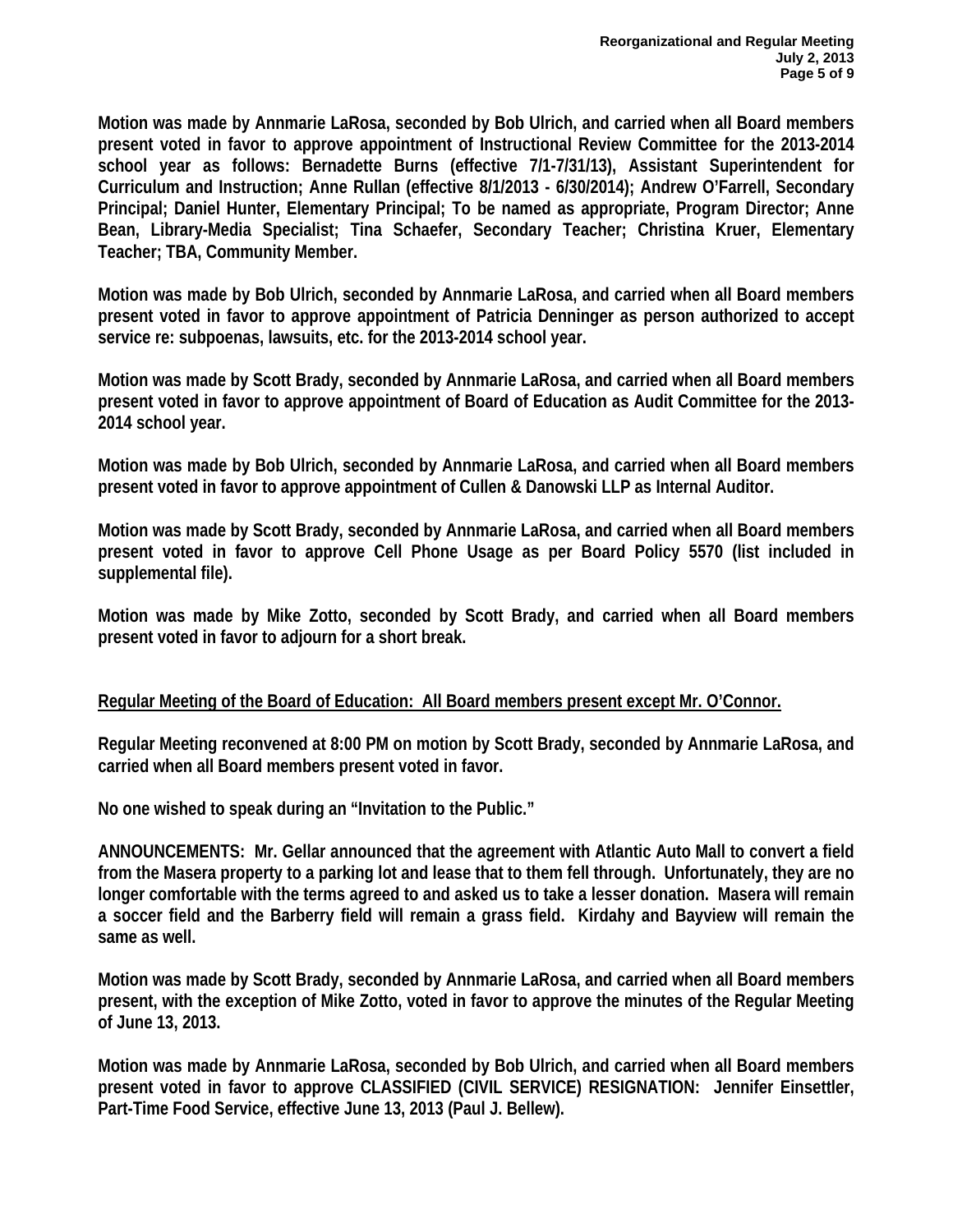**Motion was made by Mike Zotto, seconded by Ron Maginniss, and carried when all Board members present voted in favor to approve CLASSIFIED (CIVIL SERVICE) SUBSTITUTE CUSTODIAN (\$9.75/HR): Alexander Cesar Abreu, effective June 26, 2013; Brent Baynon, effective June 26, 2013.** 

**Motion was made by Mike Zotto, seconded by Ron Maginniss, and carried when all Board members present voted in favor to approve OTHER: ATHLETIC TRAINERS 2013-14: Kevin Kilkenny, \$89.76 per session; Nicole Perperis, \$89.76 per session.** 

**Motion was made by Mike Zotto, seconded by Scott Brady, and carried when all Board members present voted in favor to approve OTHER: HOME INSTRUCTION (\$30/HR): Vincent Caravana, effective September 9, 2013; Alyssa Urback, effective September 9, 2013.** 

**Motion was made by Mike Zotto, seconded by Annmarie LaRosa, and carried when all Board members present voted in favor to approve OTHER: INSTRUCTIONAL SWIM SUMMER CAMP 2013: Devon Berdholt, Lifeguard, \$10 per hour.** 

**Motion was made by Bob Ulrich, seconded by Annmarie LaRosa, and carried when all Board members present voted in favor to approve OTHER: SPECIAL EDUCATION – ESY RELATED SERVICE PROVIDERS SUMMER 2013: Kathleen Finn, Diane Horton-McGinley, Erin Papadopulos, Tonimarie Paladino, Alison Sweeney.** 

**Motion was made by Scott Brady, seconded by Mike Zotto, and carried when all Board members present voted in favor to approve OTHER: SUMMER 2013 ENRICHMENT INSTRUCTORS: Ann Staak (\$550.00)** 

**Motion was made by Scott Brady, seconded by Annmarie LaRosa, and carried when all Board members present voted in favor to approve OTHER: SUMMER RECREATION CAMP 2013: Jaclyn Wieczorek, Camp Counselor, \$12 per hour.** 

**REPORT OF BOARD COMMITTEES:** 

**Safety and Security: Mike Zotto reported on the items discussed regarding upcoming security for September. A dedicated security person will be assigned to the High School for the fall, a buzzer door system, panic alarm; security cameras for front entrance were all discussed. As well as making everyone more security conscious.** 

**The Treasurer's Report for May 2013 was presented. Beginning balance as of April 30, 2013 – \$30,963,321.02; ending balance as of May 31, 2013 – \$34,841,190.57.** 

**Motion was made by Scott Brady, seconded by Ron Maginniss, and carried when all Board members present voted in favor to approve Days of Religious Observance for 2013-2014 (used for calculating daily attendance for SA-19): September 18, 2013 – Sukkot; November 1, 2013 – All Saints Day; March 18, 2014 – Orthodox Christian Lent; May 29, 2014 – Ascension; and June 4, 2014 – Shavout.**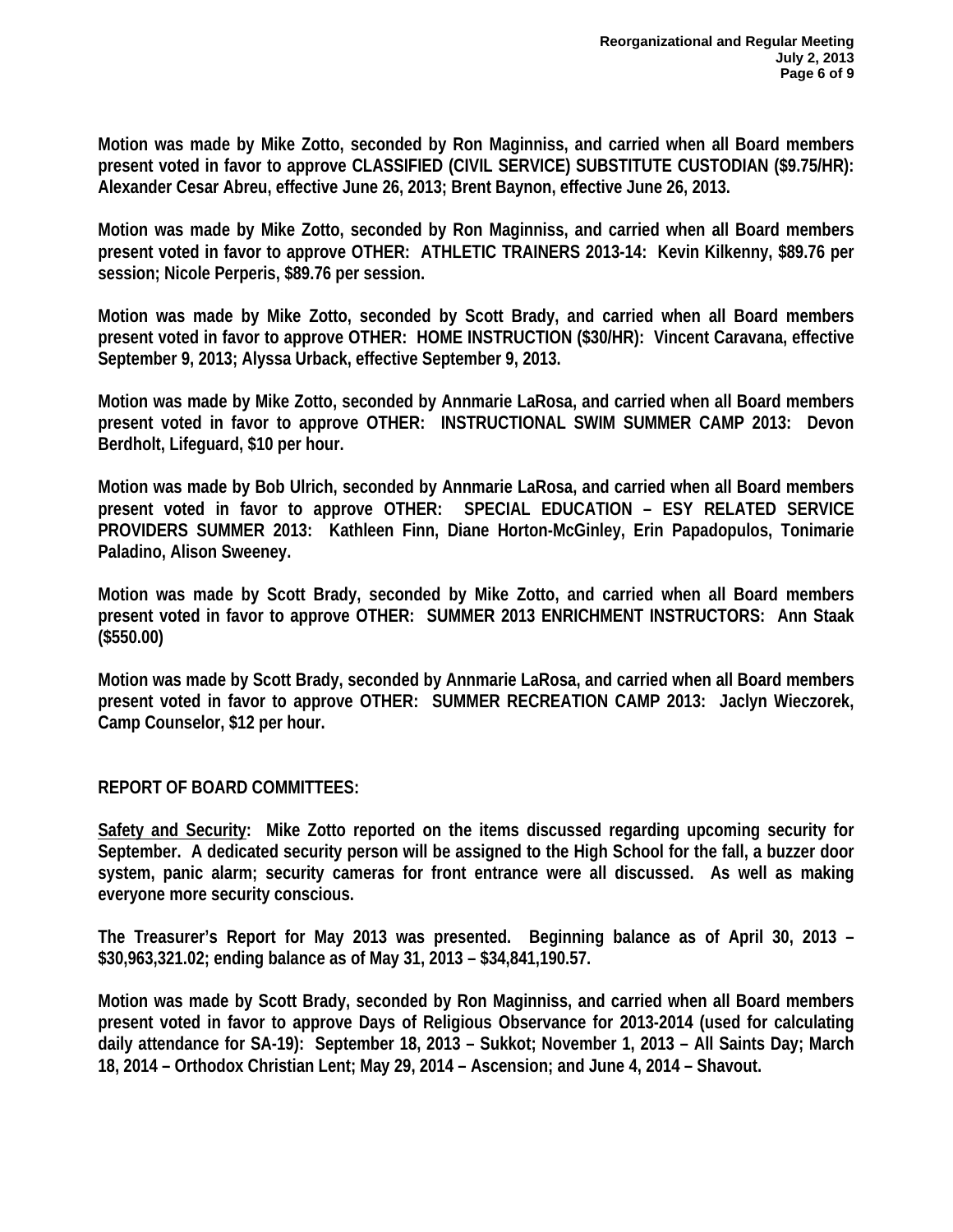**Motion was made by Ron Maginniss and seconded by Bob Ulrich to approve the following Special Education Contract for the 2013-2014 school year with Sachem Central School District/Instructional Services Agreement 7/1/2013-8/30/2013.** 

**Motion was made by Mike Zotto, seconded by Bob Ulrich to approve the following donations: Kozloski Design, Inc. – equipment and materials valued at \$3,900 for use in the Automotovie Technology Lab and Engineering Classes; Ahold Financial/Stop&Shop - Bayview - \$2,755.14; Suffolk ASBO 2013-14 Scholarship-\$500.00; Anonymous Donor-Udall – LCDTV.** 

**Motion was made by Mike Zotto, seconded by Scott Brady to declare surplus material – 2004 Chevy Impala Vin #2G1F55KX49274455.** 

**Motion was made by Bob Ulrich, seconded by Mike Zotto to approve R.S. Abrams Engagement Letter for the 2013-14 school year.** 

**Motion was made by Mike Zotto, seconded by Bob Ulrich to approve Cullen and Danowski Engagement Letter for the 2013-2014 school year.** 

**Motion was made by Scott Brady, seconded by Annmarie LaRosa, and carried when all Board members present voted in favor to approve Service Agreement with The Omni Group for the 2013-2014 school year.** 

**Motion was made by Scott Brady, seconded by Mike Zotto, and carried when all Board members present voted in favor to approve the following request for proposal for special education services: Metro Therapy, Inc., Horizon Healthcare and Karin Burkhard, MD.** 

# **PRESIDENT'S REPORT:**

**Motion was made by Scott Brady, seconded by Ron Maginniss, and carried when all Board members present voted in favor to approve a Memorandum of Agreement with Nurses' Unit (John Hummel).** 

**Motion was made by Mike Zotto, seconded by Ron Maginniss, and carried when all Board members present voted in favor to approve Resolution: Certification of Richard Simon, Bernadette Burns and Anne Rullan as Lead Evaluators.** 

**Motion was made by Scott Brady, seconded by Mike Zotto, and carried when all Board members present voted in favor to approve Resolution: Certification of Administrators as Lead Evaluators.** 

#### **SUPERINTENDENT'S REPORT:**

**Motion was made by Bob Ulrich, seconded by Annmarie LaRosa, and carried when all Board members present voted in favor to approve resolution empowering Board President to authorize member attendance at conferences, workshops, conventions, etc. (as per Policy 2320).**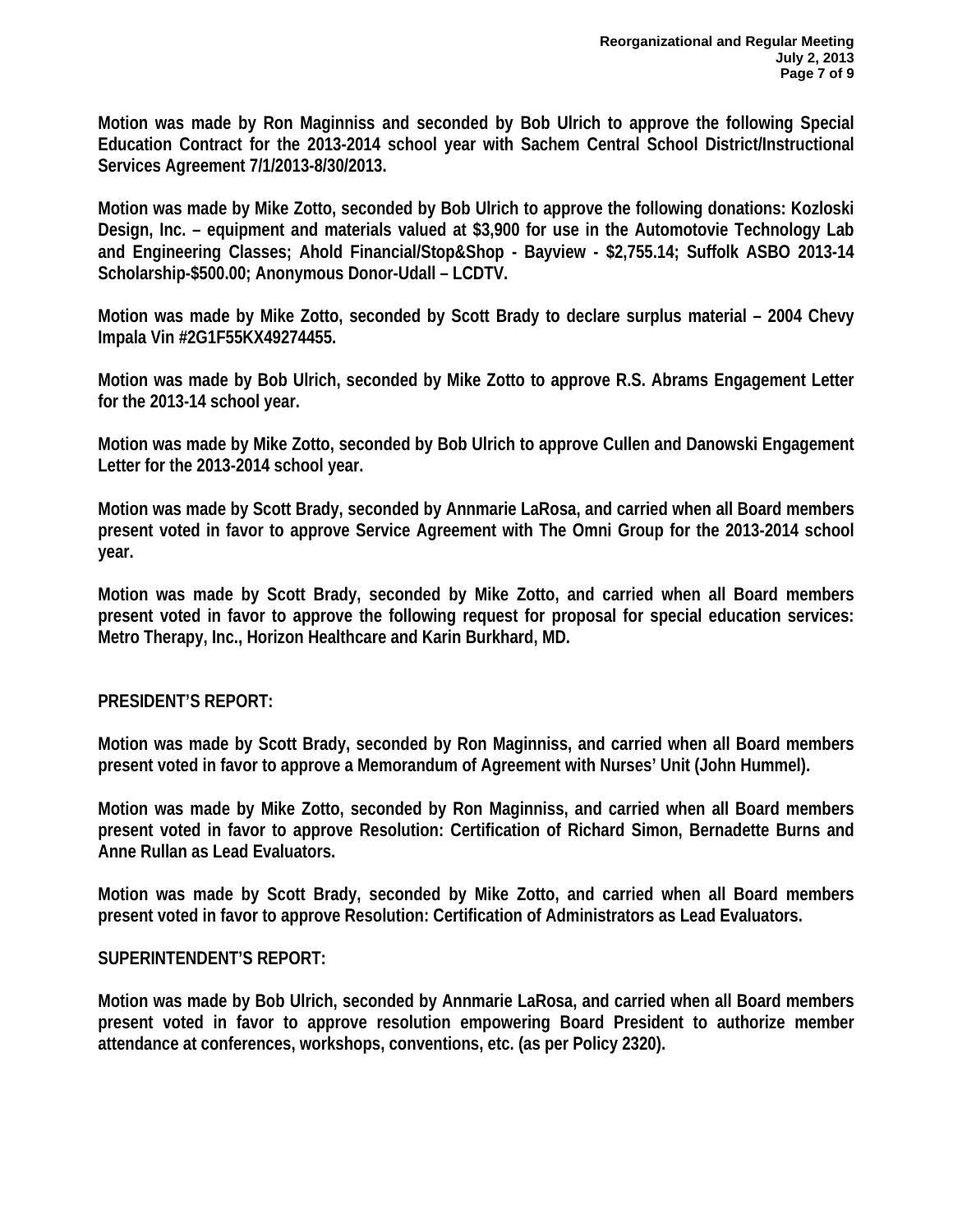**Motion was made by Ron Maginniss, seconded by Mike Zotto, and carried when all Board members present voted in favor to approve Standard Work Day and Reporting Resolution: BE IT RESOLVED, that the West Islip Board of Education hereby established the following as standard work days for elected and appointed officials and will report the following days worked to the New York State and Local Employees' Retirement System based on the record of activities maintained and submitted by these officials to the clerk of this body:** 

| <b>Title</b>                | <b>District Clerk</b> | <b>District Treasurer</b> | <b>Claims Auditor</b> |
|-----------------------------|-----------------------|---------------------------|-----------------------|
| Name                        | Mary Hock             | June Mellon               | Patricia Plompen      |
| <b>Standard Work Day</b>    | 2                     |                           |                       |
| <b>Term Begins/Ends</b>     | 7/1/13                | 7/1/13                    | 7/1/13                |
| Participates in the         |                       | v                         |                       |
| <b>Employer's Time</b>      |                       |                           |                       |
| Keeping System (Y/N)        |                       |                           |                       |
| Days/Month Based on         | 20                    | 20                        | 20                    |
| <b>Record of Activities</b> |                       |                           |                       |

**Motion was made by Scott Brady, seconded by Bob Ulrich, and carried when all Board members present voted in favor to approve Resolution: DSA (Dignity for All Students Act) Coordinators (Building Principals).** 

### **NOTICES/REMINDERS:**

**Mr. Simon reminded everyone that the school year will end a week later next year based on regents and state testing schedules. Graduation will be on June 28, 2014 at 9:00 a.m. next year.** 

**Mrs. LaRosa wanted to thank Mr. Brady for agreeing to step forward and become our new Vice President. Mrs. LaRosa also thanked Mr. Gellar for serving as his Vice President these past four years. Mr. Gellar thanked Mrs. LaRosa as well for serving the district as Vice President.** 

**The following people spoke during an "Invitation to the Public" – Mrs. Madeline Sharp and Mrs. Catherine Artusa.** 

**Madeline Sharp, 693 Mccall Ave. West Islip – Mrs. Sharp spoke about her concerns regarding the common core state standards. Mrs. Sharp is part of the grassroots movement to get rid of common core and she will be actively fighting for this. She explained her many concerns to the Board including her concerns about the cost for the district and feels the district cannot afford the infrastructure the state wants implemented. Mr. Simon explained that there are unfunded state mandates and districts are expected to find the funds. He also expressed how this is an ongoing concern. The Board agreed with Mrs. Sharp's concerns. Mr. Gellar and Mr. Simon explained that the district is required by law to follow the mandates of the State Education Department and Albany. If the mandates are not followed, the district could be sited and state funding jeopardized. Mrs. LaRosa felt a grassroots effort is the best avenue to travel and politicians need to hear from the people.** 

**Catherine Artusa, 574 Peter Paul Avenue, West Islip – Mrs. Artusa had questions regarding class size. Mr. Simon asked her to call him next week regarding this. She also asked about the furlough and there were no updates at this time.**